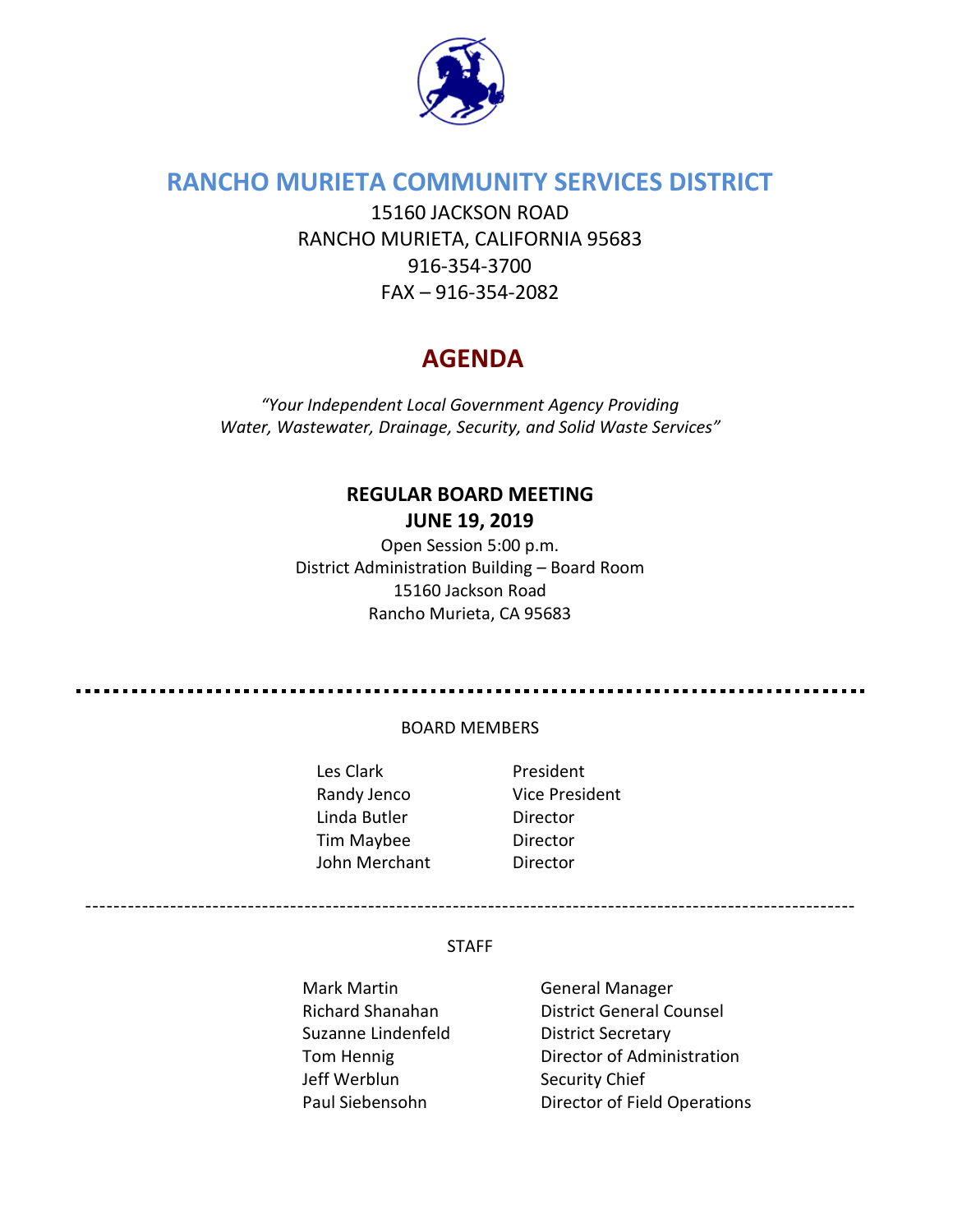# **RANCHO MURIETA COMMUNITY SERVICES DISTRICT**

## June 19, 2019 REGULAR BOARD MEETING Open Session 5:00 p.m.

All persons present at District meetings will place their cellular devices in silent and/or vibrate mode (no ringing of any kind). During meetings, these devices will be used only for emergency purposes and, if used, the party called/calling will exit the meeting room for conversation. Other electronic and internet enabled devices are to be used in the "silent" mode. Under no circumstances will recording devices or problems associated with them be permitted to interrupt or delay District meetings.

# **AGENDA**

# ESTIMATED RUNNING TIME

#### **1. CALL TO ORDER** - Determination of Quorum – President Clark **(Roll Call)** 5:00

## **2. CONSIDER ADOPTION OF AGENDA (Motion)**

*The Board will discuss items on this agenda, and may take action on those items, including informational items and continued items. The Board may also discuss other items that do not appear on this agenda but will not act on those items unless action is urgent, and a resolution is passed by a twothirds (2/3) vote declaring that the need for action arose after posting of this agenda.*

*The running times listed on this agenda are only estimates and may be discussed earlier or later than shown. At the discretion of the Board, an item may be moved on the agenda and or taken out of order. TIMED ITEMS as specifically noted, such as Hearings or Formal Presentations of community-wide interest, will not be taken up earlier than listed.*

- **3. CONSENT CALENDAR (Motion) (Roll Call Vote)** *(5 min.) All items in Agenda Item 3 will be approved as one item if they are not excluded from the motion adopting the consent calendar*.
	- **A.** Approval of Board and Committee Meeting Minutes
		- *1. May 15, 2019 Regular Board Meeting Minutes*
		- *2. June 4, 2019 Improvements Committee Meeting Minutes*
		- *3. June 6, 2019 Finance Committee Meeting Minutes*
		- *4. June 6, 2019 Communications Committee Meeting Minutes*
		- *5. June 7, 2019 Security Committee Meeting Minutes*
	- **B.** Approval of Bills Paid Listing
- **4. STAFF REPORTS** (Receive and File)
	- **A.** General Manager's Report
	- **B.** Administration/Financial Report
	- **C.** Security Report
	- **D.** Utilities Report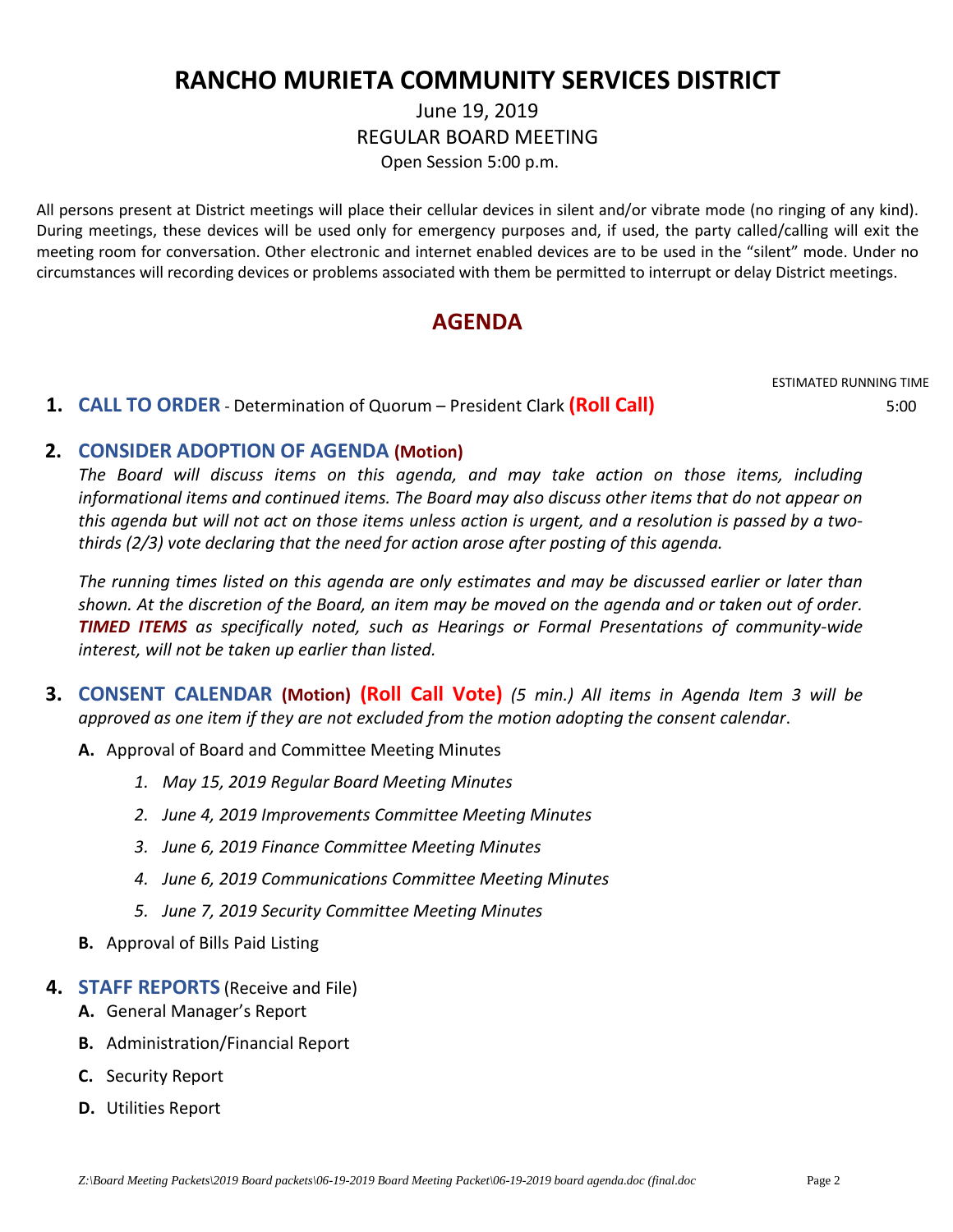### **5. CONSIDER CONFERENCE/EDUCATION OPPORTUNITIES** (Discussion/Action) **(Motion)**

### **6. EMPLOYEE ANNOUNCEMENTS, PROMOTIONS, COMMENDATIONS, AND KUDOS**

- A. Email from David Monti Sr.
- B. Consider Adopting of Resolution R2019-05 Honor of Patrol Officer Thomas Coyle (Discussion/Action) **(Motion**) *(5 min.)*

### **7. REVIEW DISTRICT MEETING DATES/TIMES FOR JUNE 2019**

- **A.** Personnel July 2, 2019 at 7:30 a.m.
- **B.** Improvements July 2, 2019 at 8:00 a.m.
- **C.** Finance July 2, 2019 at 10:00 a.m.
- **D.** Communications July 11, 2019 at 9:00 a.m.
- **E.** Security July 11, 2019 at 10:00 a.m.
- **F.** Regular Board Meeting July 17, 2019 Open Session at 5:00 p.m.

## **8. CORRESPONDENCE**

## **9. COMMENTS FROM THE PUBLIC**

*Members of the public may comment on any item of interest within the subject matter jurisdiction of the District and any item specifically agendized. Members of the public wishing to address a specific agendized item are encouraged to offer their public comment during consideration of that item. With certain exceptions, the Board may not discuss or take action on items that are not on the agenda.* 

*If you wish to address the Board at this time or at the time of an agendized item, as a courtesy, please state your name and address. Speakers presenting individual opinions shall have 3 minutes to speak. Speakers presenting opinions of groups or organizations shall have 5 minutes per group.*

- **10. RECEIVE 2018 DIVERSION REPORT –** *Presentation by Jack Fiori, California Waste Recovery Systems* (Discussion) *(20 min.)*
- **11. CONSIDER APPROVAL OF CALIFORNIA WASTE RECOVERY SYSTEMS SIXTH AMENDMENT TO THE 2013 CONTRACT** (Discussion/Action) **(Motion)** *(15 min.)*
- **12. CONSIDER ADOPTION OF ORDINANCE O2018-02, AN ORDINANCE AMENDING CHAPTER 14 OF THE DISTRICT CODE, RELATING TO WATER SERVICE CHARGES; AMENDING CHAPTER 15 OF THE DISTRICT CODE RELATING TO SEWER SERVICE CHARGES; AMENDING CHAPTER 16A OF THE DISTRICT CODE RELATING TO DRAINAGE SPECIAL TAX; AMENDING CHAPTER 21 OF THE DISTRICT CODE RELATING TO SECURITY SPECIAL TAX; AND AMENDING CHAPTER 31 OF THE DISTRICT CODE RELATING TO SOLID WASTE COLLECTION AND DISPOSAL SERVICE CHARGES** (Discussion/Action) **(Motion) (Roll Call Vote)** *(5 min.)*
- **13. CONSIDER ADOPTION OF RESOLUTION R2019-04 APPROVING THE PROPOSED BUDGET FOR FISCAL YEAR 2019-20, INCLUDING CAPITAL PROJECTS** *(5 min.)* (Discussion/Action) **(Motion) (Roll Call Vote)**